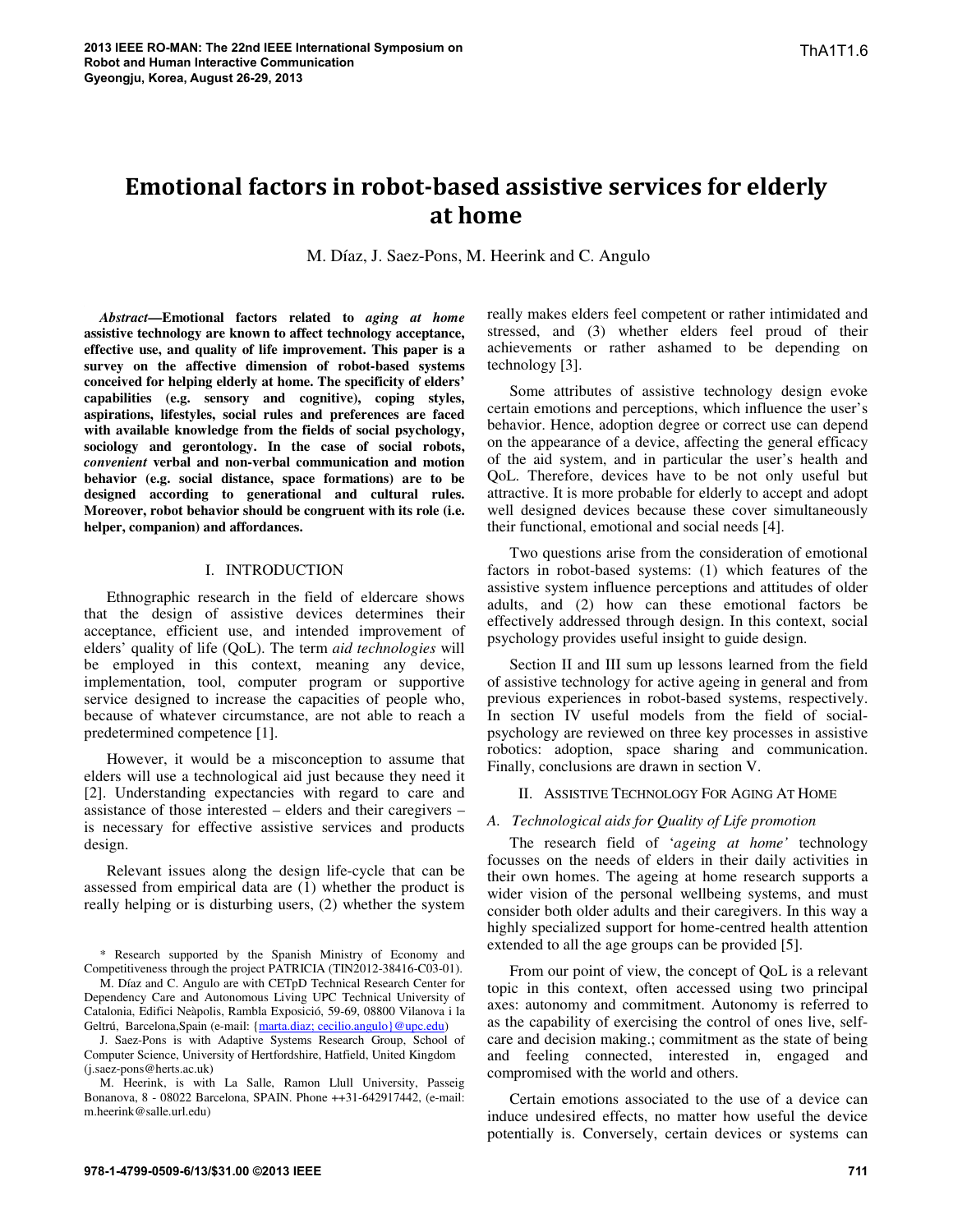enhance the user's capability perception and therefore enhance his/her real functional capability [3] [4].

Moreover help-giving and receiving is a complex social exchange process that has context dependent rules. Research concerning robotic helpers and assistants emphasizes their potential to improve human performance, but little attention has been given to the effects of robotic helpers on the social and psychological well-being of help recipients. Depending on how and by whom help is given, receiving help might be experienced as threatening (e.g. attempt to self-esteem) or uncomfortable. [6]

# B. Acceptance, adoption and effectiveness

To enhance elderly users' willingness to adopt and use assistive technology (AT) at home, it should be perceived as compatible with their life-style, acceptable by their relatives and caregivers and respectful with the image of how they want their homes to be.

Obtrusiveness- Obtrusiveness is defined as something that is both undesirable and physically or psychologically prominent [7]. As people grow older, they progressively shorten their living space and the immediate environment that is their house becomes more important, feeling more emotional attached to its close environment and more susceptible to changes [4]. In this context the notion of 'users' includes not only 'patients' within their home environments but also their family members and others living in their households.

In tele-health systems, for instance, 8 dimensions in obtrusiveness are identified: the physical dimension, the usability dimension, interference with daily activities, the function dimension, how affects a user's self-concept, the privacy dimension, and worries about whether it could be sustained over time [7].

The role of the stakeholders-The stakeholders have a main influence on the psychosocial process of effective adoption of AT [8] (see Figure 1). This social influence may be on the process of making the decision showing rejection, not recommending it or recommending not using it. Moreover, it may lead to reluctance or willingness for adoption, or it may be indirectly influencing factors involved in the decision making (i.e. intention of use) and behavior (i.e. actual use) of end-users. In the context of AT at home the relevant stakeholders are prescriptors [9], professional careers and informal careers, mainly relatives and friends. In this sense and differently of other treatments **or** interventions, adoption of new technology-based care and health services implies a change in health providers' practice and in their interaction with patients. Recommendation and adoption of smart technology-based systems is a complex and often difficult collaborative process, [10] mediated by physicians' perceptions of its impact, not only on patient health and wellbeing but also on their own clinical practice.

Opinions and attitudes of health providers could be predicted and managed based on the Technology Adoption Model approach [11], in order to identify the factors involved in remote monitoring systems adoption and adherence [12] [13]. This approach is familiar to technology acceptance modeling, a methodology that will be discussed in section IV.

Opinions about the value and potential of tele-monitoring have been related to two dimensions of the compatibility construct: (i) how well would such a system fit with their patients' needs, capabilities and lifestyle and (ii) how well would such a system fit with their own aspirations and expectations as health professionals. Some skepticism was detected related to the following factors: (i) how accurately and effectively the information drawn from remote sensors would be integrated into clinical reliable and usable information, (ii) patients capability and willingness to adopt an active and efficient role in the process (iii) impact on doctor-patient relationship and (iv) the relative importance of telemedicine implementation compared to other measures to improve patients' assistance [8].



Figure 1. Stakeholders influence on the adoption process

#### III. ASSISTIVE SOCIAL ROBOTS FOR SUCCESSFUL AGING

Several research projects have been carried out with the overall goal of developing mobile robotic solutions assisting elderly people. A major challenge is the integration of robots in smart environments which provide essential context awareness information for the robot by fusing robot sensors with environmental sensors.

### A. Smart homes and robot-based assistive services

In smart home environments, systems are being developed to use sensors in the home to control domestic appliances, such as heating, light dimmers or automatics blinds. Distributed sensors make it possible to cooperatively monitor physical or environmental conditions, such as temperature, sound, vibration, pressure, or motion, and thus build up a more complex representation of the home. A representative example is the 'Peis ecology' [14], combining a large number of sensors with actuators to make assistive systems. Earlier, the smart homes developed at Georgia Tech [15], MIT [16] and Phillips [17] were presented as examples of pervasive sensor systems for domestic environments.

In this context, recognition of human activities is a key topic. This is a broad field of research, ranging from applications in health monitoring to applications in public safety with a plethora of sensors used for activity monitoring. Wearable sensors are used for activity monitoring in applications such as walking, running, and climbing up stairs. Such sensors are usually accelerometers, but full body networks, consisting of a low bandwidth network and tags for communication [18].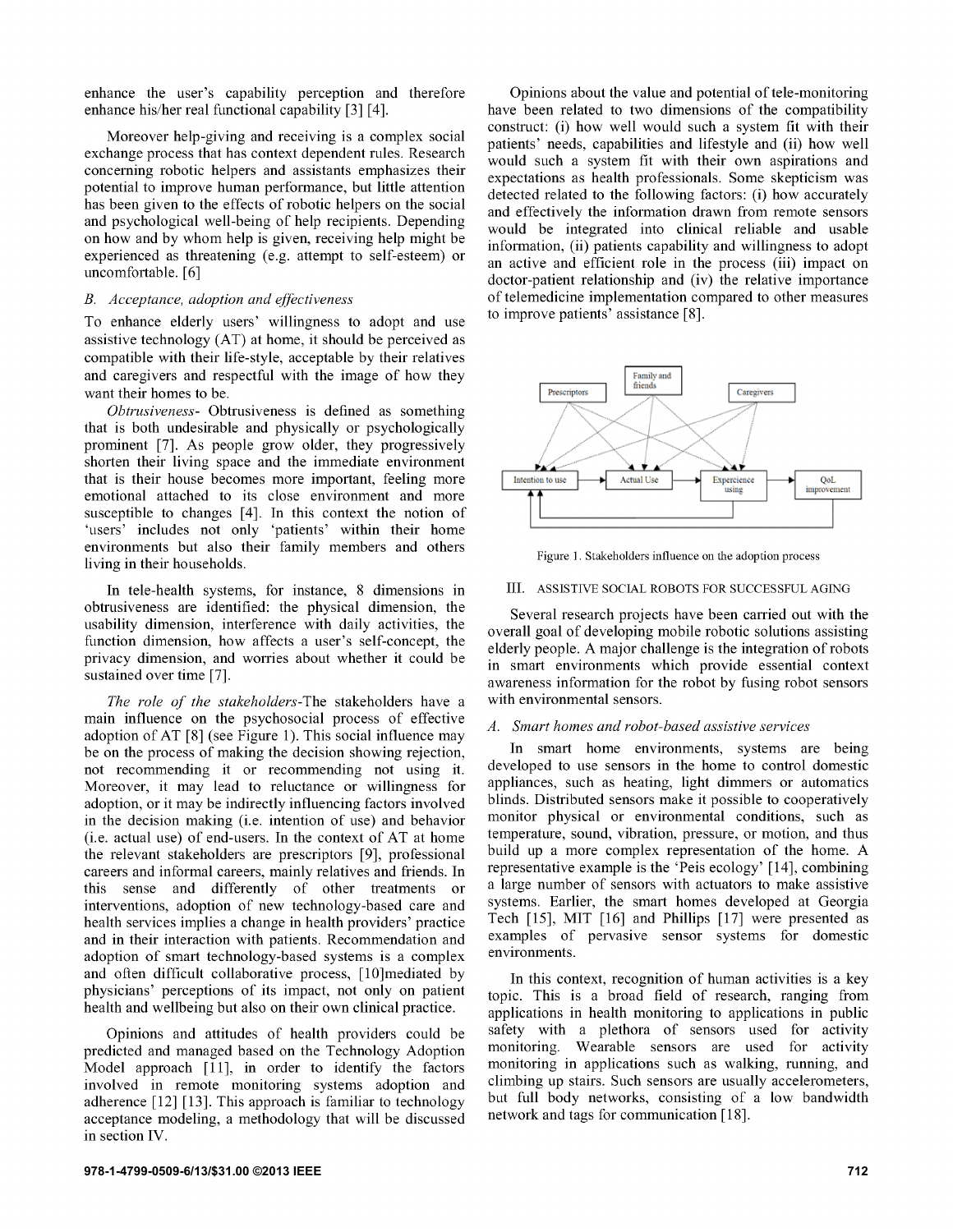Lately a lot of research on activity recognition tends to use non-intrusive sensors, based on cameras and computer vision techniques. Comprehensive surveys are given by [19] [20] and more recently [21]. The application areas for these vision systems are mostly surveillance and safety in public domains. The recognition of human actions from cameras is also becoming popular for natural interaction, including gesture recognition for control of games, computers or interaction with robots. Vision cameras have been used in combination with a time of flight range finder [22], which gives valuable extra information for pose estimation. Apart from accurate action recognition, the combined data from range sensor and camera can be used for accurate identification of the person it interacts with.

Also systems that recognize Activities of Daily Living (ADL) from sensor data are now an active topic of research in the field of health monitoring. From simple systems dedicated to recognizing toileting and sleeping behavior to systems able to recognize a large variety of ADLs [23][24][25].

# *B. Artificial partners for health and wellbeing*

Assistive social robots have been developed and tested to sustain in-clinic and at home rehabilitation and health promotion programs (i.e. lifestyle modification). The used system in these programs acts mainly through social influence providing encouragement, motivation and surveillance for treatment adherence and compliance as well as helping and assisting in daily activities. In this context, the emergence and maintenance of a patient-robot relationship is needed to support long-lasting behavioral change.

#### *C. Helpers, coaches, companions and pets*

*Helpers-* A high number of home care robots has been developed in the last few years. To give a few examples: two mobile robotic assistant prototypes, Flo and Pearl, were developed as cognitive reminders and mobile walk-aids to assist elderly with mild cognitive and physical impairments in an assisted living facility [26]. In the context of smart domestic environments, the ROBOCARE project aimed at providing supportive technology for elderly people. Specifically, a domestic environment was equipped with sensors that cooperated with a robot to provide support to the assisted person [27]. In Japan, a robot called uBot-5 is designed as a stable dynamic platform to assist individual in their residential home by providing opportunities for remote monitoring and interaction [28] .The Care-O-Bot, developed by the Fraunhofer Institute, is intended for improving and ensuring QoL for elderly and disabled people. Several modalities for human-robot interaction exist, including vision, speech, lighting, the multipurpose tray with a touch screen for object passing between human and robot.

*Coaches*- To play the role of a coach, a robot requires knowledge of patient state (physical and psychological) and high level social situated communication skills. The relationship between coach and patient is based on a social bond (affective involvement), a task (i.e. physical exercise) and goals (i.e. functional capability recovery). Obtaining the patient's adherence is an essential issue and requires an agreement about the relevance and usefulness of tasks and goals. Three factors are noted as the most important in creating a relationship with a robot coach: engagement of the user, trust of the system, and motivation to use the system [26][42].

The USC Robotics Lab developed a contact-free socially assistive post-stroke therapeutic robot system [30]. The aim was to assist patients in their daily physical exercise trough social interaction (motivation and feedback) based on its knowledge about the physical exercise of the patient (from sensors in their arms). In Matarić  $[31]$  an experiment with post-stroke patients was carried out to investigate how different robot interactive behaviors (from less to more enthusiastic encouragement) and interaction modes (i.e. prerecorded versus synthesized voice) affect patients' willingness to comply with the rehabilitation program and their attitude to the robot. In the SERA [32] study, a subsequent study focused on matching between user's personality and robot's coaching style (from challenging to nurturing) defined by different conditions of social interaction parameters (interaction distances, speed, and vocal content). The reported results provide evidence for users' preference of personality matching.

A robotic weight loss coach was developed at the Media Lab Personal Robots Group [43]. Results of a user study with this robot show that participants using the robot had higher rates of therapy compliance than those using the computer or paper systems. A very new and promising approach in this study was to consider the state of the relationship between user and robot as a key variable to adjust human-robot interaction. The state of the relationship was assessed in a daily bases and labeled as initial, normal or repair.

*Pet-like robots-* The first efforts towards having socially assistive robotic systems for the elderly have been focused towards constructing robot-pet companions aimed at reducing stress and depression and enhance social interaction and activity. It has been demonstrated that elderly individuals who interact with a seal shaped robot named Paro feel more positive after few interactive sessions with the robot, mainly based on caressing and talking to it [33]. Another robotic companion, the Huggable robot, capable of active relational and effective touch-based interactions with a person, has been developed to increase the wellbeing of hospitalized people [34].

However, in a study concerning robotic coaches with older adults [29] it has been established that not all participants felt comfortable interacting with a robot, some felt too old to play with a toy or did not like animals or do not wish to take on the perceived responsibility for these pet robots..

*Companions-* In the domain of rehabilitation and healthy life promotion, Tapus [35] carried out a series of trials with senior users (+70 years old) over 6 months. A humanoid torso robot mounted on a mobile robot base designed for users with dementia and/or Alzheimer's disease, with the main goal of helping users improve or maintain their cognitive attention through encouragement in a music-based cognitive stimulation game. The study focused on the capability of the robot to adapt its behavior to the level of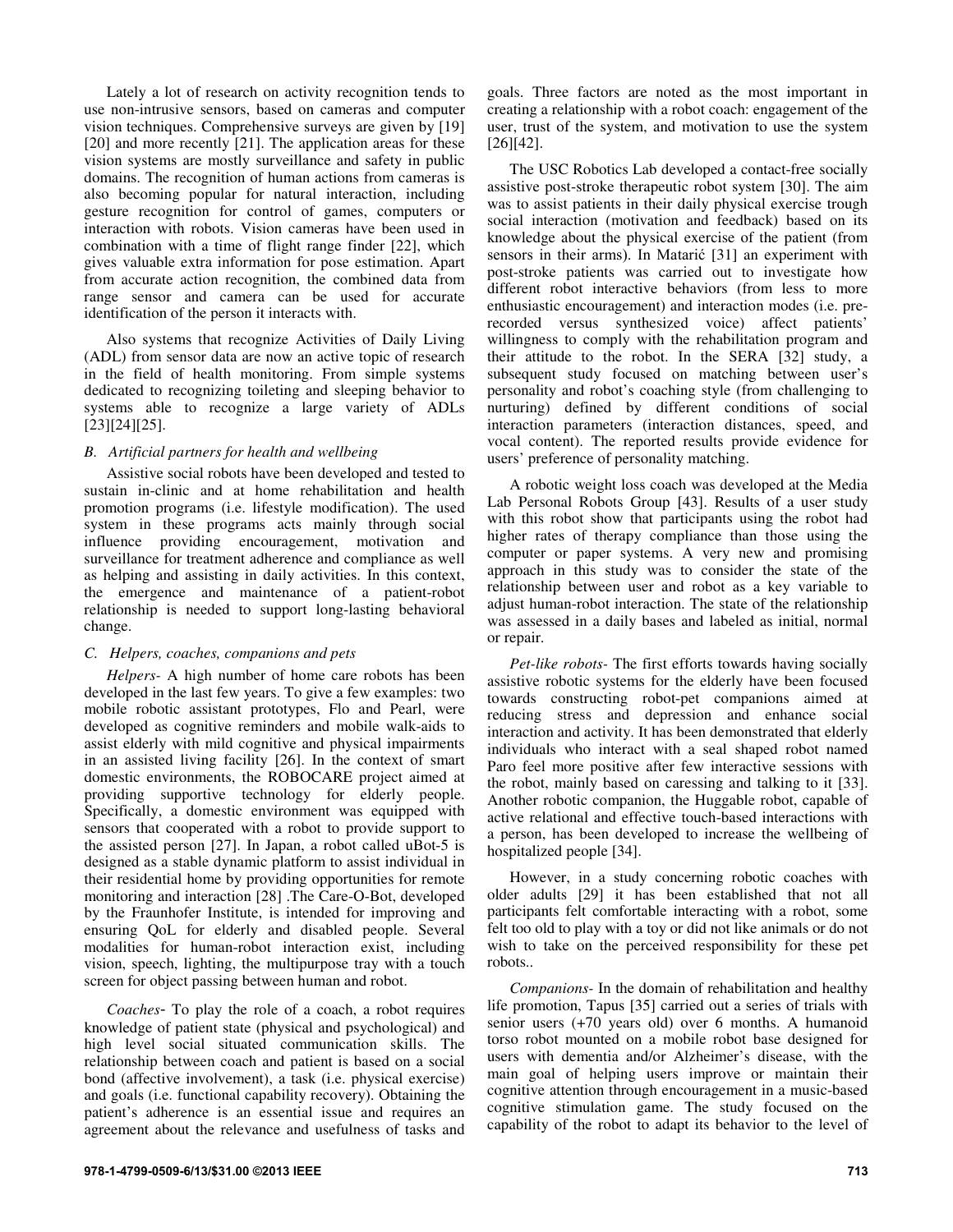disability of the users drawn from the performance of the user and then adjust the level of game challenge. Reported results show that the robot was able to improve or maintain the attention of users and that the robot's capability of adapting its behavior to the individual users' level of disability helped to improve the task performance.

These robots are just a small sample of the platforms often used for research. There is an increasing interest in employing service robots for home use for example HRP2 by Kawada industries, Asimo by Honda, Partner Robots by Toyota, SmartPal by Yaskawa, Emiew by Hitachi, ApriAttenda and ApriAlpha by Toshiba and finally PaPeRobyNEC.

# IV. MODELS ON SOCIAL BEHAVIOR TO GUIDE DESIGN

Some fruitful efforts have been done to adapt models on social behavior to give insight and guide decisions in robotbased systems design for elderly. In this section we outline recent contributions on system adoption, space sharing and proximity, and communication.

#### A. The Almere acceptance model

A specific way to approach acceptance of technology is technology acceptance modeling (TAM). It relates the way technology is perceived by a user to the intention to use this technology and assumes that this intention can be taken as an indication of actual use (as is partly illustrated in Figure 2). The perception is modeled by mapping the different perceptive influences.

A technology acceptance model that specifically focusses on assistive social robots for older adults is the Almere model, by Heerink et al. [36] [37]. It incorporates not only factors that are generally used in technology acceptance modeling, like perceived ease of use, trust, perceived usefulness, social influence anxiety and attitude towards technology, but also introduces influences that are specific for assistive social robots for older adults: perceived adaptiveness and social presence.

Perceived adaptiveness has to be interpreted as the extent to which the user thinks a robot will adapt to the users need. In additional research it was established that (1) a proactively adapting robot was favoured above a robot that could be adapted by the user and (2) the user still needed a sense of user control (the robot had to ask for permission before adapting to an established need).

Social Presence is the experience of a social entity when encountering a robot. It was established that a higher sense of social presence could lead to a higher intention to use the robot.

The Almere model goes with a questionnaire that can be used to access either all perceptive aspects or to focus on specific items and test the impact of design features and changes on how the robot is perceived [34].



Figure 2. The process of effective assistive technology adoption

# **B.** Smart Space sharing

A robot at home implies co-presence and sharing the physical space. For robots featured with mobility the questions to be addressed for intelligent space sharing is how to move (i.e. speed, kind of movement and trajectories), where to perform and how to place to do something together.

Assistive robots with "walk-around" functionality get involved in "space relations" with people at home. Space relations are a combination of interpersonal distance and a particular relative position and orientation that occur naturally whenever two or more people engage in and interaction [38]. To be unobtrusive, comfortable and socially congruent smart space relationship has to be carefully designed taking into account social rules of space sharing.

Studies in tele-presence have identified the management of spatial and orientation relationships between people and robot as a main issue in order to improve the quality of interaction. Interpersonal distances convey significant and relevant social information [38]. Optimization of social distance according a specific context is required to keep a desirable level of intimacy that is not simply the physical distance between the agents interacting but a complex joint function of eve-contact, physical proximity, intimacy of topic and smiling [39]. The space formations or spatial patterns (e.g. vis a vis, side-by-side, L-shape, follow or ahead) must be consistent with the roles adopted by the robot, the activities and the spatial constrains, as well as individual variables such as familiarity with the Often the physical constraints of homes (e.g. narrow passages) in combination of navigational or safety requirements could not allow the assistive robot to succeed in maintaining the most acceptable space sharing behavior. In this case it would be interesting to consider compensating this with other robot behavior (e.g. verbally apologising for a inappropriate distance or reduce the eye-contact).

The work of Feil-Seifer and Mataric [40] show how models of interaction based on the social meaning of interpersonal distances can be applied to enhance HRI in a robot-based activity with children with autism. The system was tested in an experimental setting featuring an unobtrusive automatic vision-based assessment of children position. The coded data from several cameras distributed in the environment were feeding the system with relevant online information about children psychological state (e.g. engagement with activity, attitude towards the robot) useful to adjust robot's behavior. This experiment points out the potential of combining "smart home" technologies with socially competent agents.

# C. Communication with social robots

Co-located social human robot communication is based on a combination of multiple topics, hence multi-modal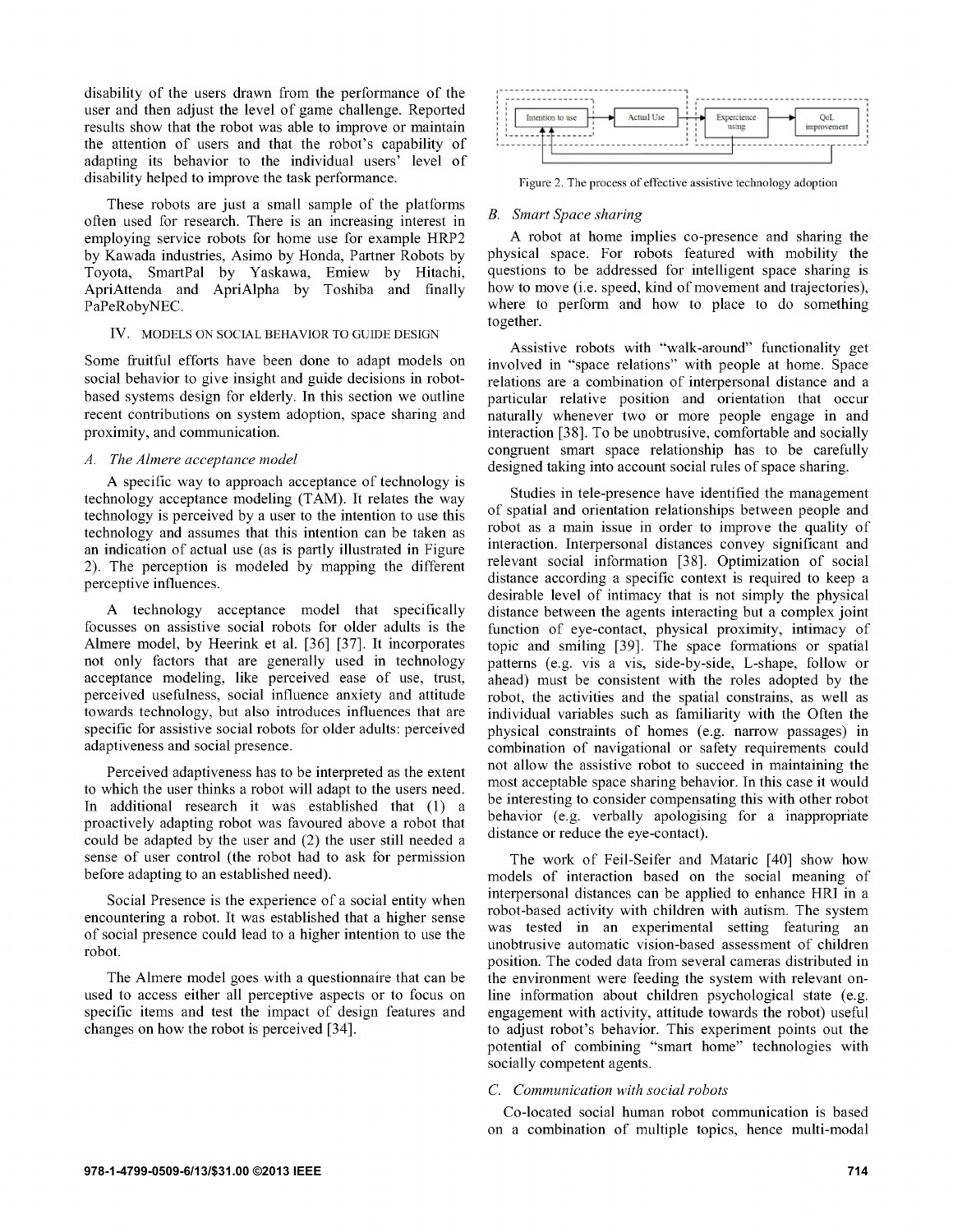social interaction. Social interaction spans a spectrum of different fields, to give few examples Kidd and Breazeal [29] consider that the ability to look at the user (gaze) for long-term interaction is a key feature. A robot for being social must be capable to express their internal states or emotions either verbally (speech) or non-verbally (e.g. facial expressions, body gestures, sounds, visual cues). There is a large set of basic features necessary to enable social interaction at different levels (e.g. eye contact, face detection and recognition, look-at behaviors, head, arm, and hand gestures, dialogue, tactile displays). On the top of that, a truly personalized robot companion takes into consideration an individual human's likes, dislikes and preferences and adapts its behavior or appearance accordingly [41]. Therefore, a fully autonomous robot capable of effectively communicate in a social manner with a human is an undergoing process.

#### V. CONCLUSIONS

Recently numerous robot-based personal services at home are being developed to assist older people in maintaining their wellbeing. These services usually include monitoring health status, medication management, management, facilitating communication and engaging users in stimulating activities. In the context of autonomous living the intended outcomes are related to health (e.g. brain fitness games), independence (e.g. helping with housekeeping) and social connectivity.

Some of these services are more efficiently provided by social agents –computer based or robots- able to engage people in social interaction. Robots *living* at home in a longterm basis offer the added value of more natural and attractive interaction and the possibility to provide new personal services (e.g. company or comfort) based on emotional relational states like trust or affection.

Smart home services facilitated by social robots have showed to be very promising for successful aging though their implementation involves new challenges to address users` functional and emotional needs. To increase the acceptability and sustainability of these systems robot's behaviors must be carefully designed –based on scientific knowledge from social research- to provide them with smart sociability (i.e. respectful to social rules in communication and in space relations).

This social scenario requires updated guidelines for robot's behavior design. A useful tool is the extended models of technology acceptance that –based on empirical data- includes new outcomes (e.g. actual use and clinical impact), new individual variables (e.g. Social Presence, Trust) and a more ecological perspective of the process of effective adoption taking into account stakeholder's perspectives and contextual constrains. Non supportive attitudes such as skepticism towards effectiveness or safety may affect the elderly perceptions on usefulness or effort and may result as well in a lack of involvement to sustain the process.

Moreover, the design of robots' appropriate sociability assisting elderly at home would benefit from lessons learned in other social robotics applications such as tele-presence (i.e. specifications for smart space sharing and social presence) and telemedicine systems (i.e. believes and attitudes of health and care providers towards technologymediated services).

#### **REFERENCES**

- [1] F. Alcantud Marín, "Las tecnologías de ayuda: un modelo de intervención," unpublished.
- [2] L. J. Oms, J. Cagan, andP. S. Steif, "Exploring the skepticism associated with the use of hip fracture prevention garments," unpublished.
- [3] T. Hirsch, J.Forlizzi, E.Hyder, J. Goetz, J. Stroback, and C. Kurtz, "The Elder project: social and emotional factors in the design of eldercare technologies," in 2000 Proc. ACM CUU Conf.
- [4] M. Díaz Emociones en el diseño de tecnologías de ayuda en las actividades de la vida diaria para personas mayores, in 2006 Proc. VII Congreso Internacional Interacción Persona-Ordenador, Puertollano, Ciudad Real, 13-17
- [5] E. Dishman, "Inventing wellness systems for aging," Computer, vol. 37, no. 5, pp. 34–41, May 2004.
- [6] C. Torrey, S.R. Fussell and S. Kiesler, "Trying to be helpful: Social challenges for smart robots" in Workshop-Proceedings of ACM/IEEE Human-Robot Interaction Conference (HRI2008), Amsterdam (pp. 23-26).
- [7] K. L. Courtney, G. Demiris, and B. K. Hensel, "Obtrusiveness of information-based assistive technologies as perceived by older adults in residential care facilities: A secondary analysis," *Informatics for Health and Social Care*, vol. 32, no. 3, pp. 241–249, 2007.
- [8] Y. Schikhof, " From acceptance by end-users to added value for all stakeholders," *Gerontechnology*, vol. 11, no. 2, pp. 238, 2012.
- [9] M. Díaz, A.Català, A. Font, L. Narvaiza, and A. Rodríguez-Molinero, "Factors influencing acceptability of ambulatory telemonitoring systems: A qualitative approach of physicians' views as end-users and prescriptors," *Gerontechnology*, vol. 7, no. 2, 2008.
- [10] A. Kintsch, and R. DePaula,"A framework for the adoption of assistive technology," in *2002 Proc. SWAAAC*, pp. 1–10.
- [11] E. Karahanna, R. Agarwal, and C. Angst, "Reconceptualizing compatibility beliefs in technology acceptance research," MIS Quarterly, vol. 30, 2006.
- [12] P. Y. Chau, and P. J. H. Hu, "Information technology acceptance by individual professionals: a model comparison approach," *Decision Sciences*, vol. 32, no. 4, pp. 699–719, 2001.
- [13] C. Y. Chung-Chang, M.Díaz, and C. Angulo, "The impact of introducing therapeutic robots in hospital's organization, "*LNCS* vol. 7657, pp. 312–315, 2012.
- [14] A. Saffiotti, M. Broxvall, M. Gritti, K. LeBlanc, R. Lundh, J. Rashid, B. S. Seo, and Y. J. Cho, "The PEIS-ecology project: vision and results." In *2008 IEEE/RSJ IROS Conf.*, Nice, France.
- [15] C. D. Kidd, R. Orr, G. D. Abowd, C. G. Atkeson, I. A. Essa, B. MacIntyre, E. Mynatt, T. E. Starner, and W. Newstetter, "The aware home: a living laboratory for ubiquitous computing research," *Cooperative Buildings*v ol. 1670, pp. 191–198, 1999.
- [16] S. S. Intille, K. Larson, E. M. Tapia, J. S. Beaudin, P. Kaushik, J. Nawyn, and R. Rockinson,"Using a live-in laboratory for ubiquitous computing research," in *2006 Proc. Pervasive Computing*, pp. 349– 365.
- [17] B. de Ruyter, and E. Aarts, "Ambient intelligence: visualizing the future," in *Proc. 2004 ACM Advanced Visual Interfaces Conf.*, Gallipoli, Italy.
- [18] E. Wade, and H. Asada, "Conductive fabric garment for a cable-free body area network: conductivity analysis for DC power-line communication over fabric media," *IEEE Trans. on Pervasive Computing*, 2006.
- [19] D. M. Gavrila, "The visual analysis of human movement: a survey," *Comp. Vision & Image Unders.*, vol. 73, no. 1, pp. 82–93, 1999.
- [20] T. B. Moeslund, and E. Granum," A survey of computer vision-based human motion capture," *Comp. Vision & Image Unders.*, vol.81, no. 3., pp. 231–268, 2001.
- [21] P. R. Turaga, V. S. Subrahmanian, and O. Udrea, "Machine" recognition of human activities: a survey." *IEEE Trans. Circuits and Systems for Video Technology*, vol. 18, 2008.